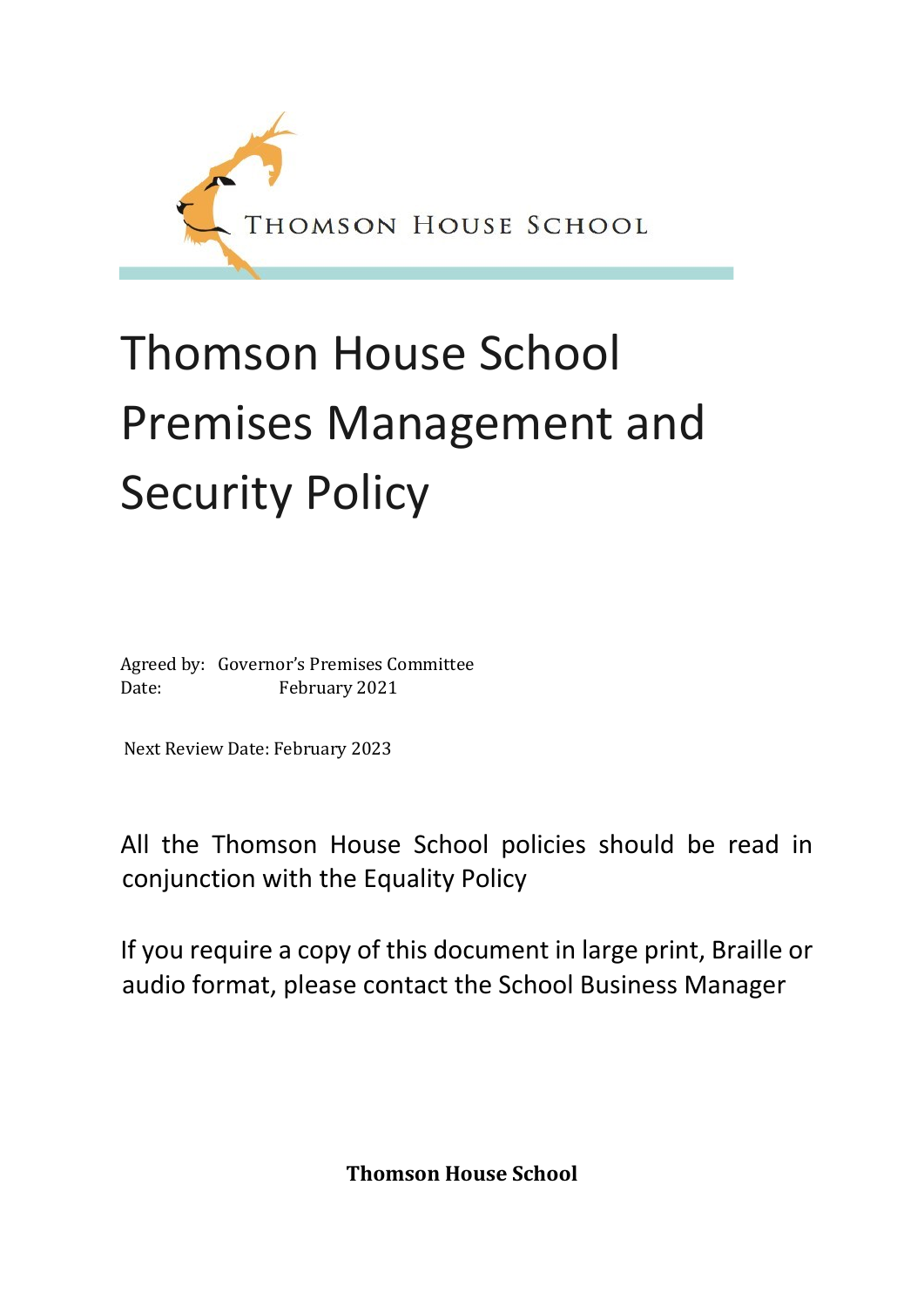# **Premises Management: Security Policy and Procedure**

Our aim is to provide a safe and secure environment for our pupils, staff and visitors. Our Security Policy and Procedures ensures that we have in place effective procedures to enable us to achieve this aim.

This policy should be read in conjunction with Risk Assessments, the Health and Safety Policy, Child Protection and Safeguarding Policy, SEN and Inclusion Policy and Equality Policy.

#### **1. ROLES AND RESPONSIBILITIES**

Key personnel:

| Chair of Governors             | Smita Rossetti            |
|--------------------------------|---------------------------|
| Head Teacher                   | Amanda Letch              |
| <b>School Business Manager</b> | Adrian Durand-Deslongrais |
| Caretaker                      | Robert Bayliss            |

The management responsibility for the school premises and school security is ultimately shared between the Governing Body and Head Teacher.

#### **Role of the Governing Body**

The main role of the Governing Body is to maintain an overall policy for premises management and security within the school and to support and monitor its implementation by the School.

#### **Role of the Head Teacher**

The Head Teacher will be responsible for implementing the Security Policy agreed by the Governing Body. The Head Teacher will ensure:

- All staff appreciate the importance of security and understand the school's policy and their individual responsibilities.
- Staff training needs are kept under review and training provided as necessary.
- Parents are informed of the Security Policy and encouraged to help.
- There are ongoing risk assessments conducted by the School Business Manager and Caretaker.
- Routine security checks are carried out on an on-going basis by the School Business Manager and Caretaker.
- All crimes are reported to the Police.

#### **Role of the Caretaker**

The Caretaker has responsibility for the day to day running, security and safety of the school buildings. It is his responsibility to inform the School Business Manager or Head Teacher of anything which might compromise the safety and security of the children and adults at school. He is responsible for maintaining the regular tests and checks to comply with legislation.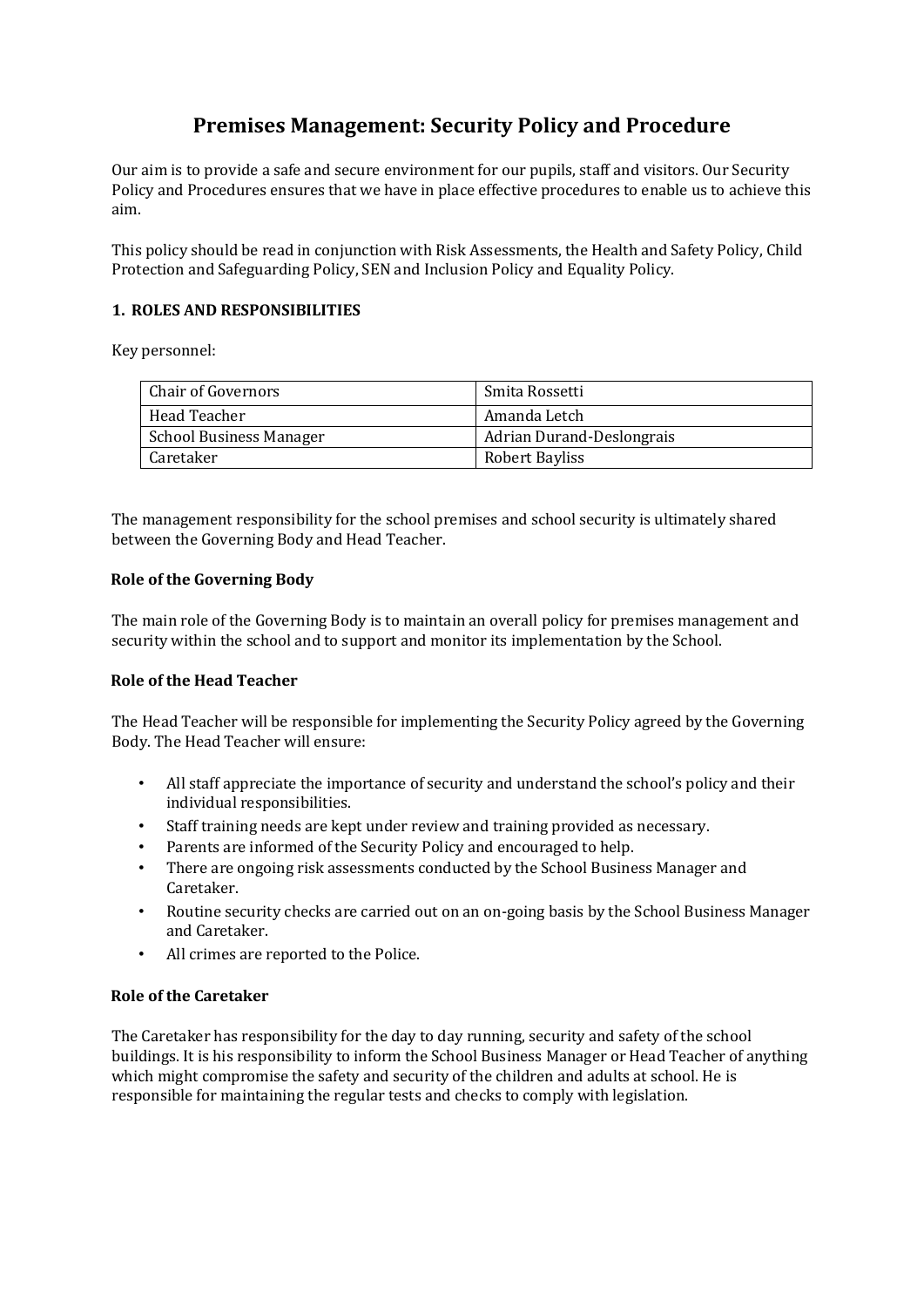#### **Role of the Business Manager**

In liaison with the Caretaker, the School Business Manager will maintain and ensure the safe storage of premises management documents and make them available for inspection by the appropriate bodies.

# **2. GUIDELINES FOR SCHOOL SECURITY**

# **Procedure for Security of Pupils, Staff and Visitors on Vernon Road site**

#### Start and End of School Day

- In the morning, parents will take the children into school via the main entrance of the school where they will be greeted by a member of the Senior Leadership Team. At the start of term, parents at Sheen Lane will be responsible for taking the Reception children to the internal gate where the class teacher or teaching assistant will welcome them and lead them to their classes up to their classroom.
- Once children have arrived in school, all external doors will be kept closed and access will only be possible using the secure entry phone via the office, or in the case of staff, a coded keypad or security fobs.
- At the end of the school day, parents will be allowed into the Sheen Lane playground from 3.30pm, and the Vernon Road Hall from 3.50pm. Teachers or Assistant Teachers will bring the children down to the parents/carers and dismiss each child as their parent/carer is identified. (This has been impacted by Covid and the need for social distancing. Start and end times have at times been staggered and parents have been asked to drop children at the gates/doors and leave promptly.)

# **Procedure for Security of Pupils, Staff and Visitors on Sheen Lane and Vernon Road sites**

# Start and End of School Day

- The pedestrian gate will be opened at 7.30am at Sheen Lane to allow entry for those attending Breakfast Club. The main gates will be opened at 8.10am at Sheen Lane. The secondary internal gates will remain locked until 8:20am. Parents arriving early for school can wait in the front playground.
- At 8:20am the secondary internal gates at Sheen Lane will be unlocked by the office staff. Parents will be informed regularly that children remain their responsibility until they line up for school.
- At 8.20am the doors will be opened at Vernon Road to allow the children to enter through the hall and go up to their classrooms.
- At the end of the day the secondary internal gates will be opened at 3:30pm for parents to congregate in the main playground. Once all parents have left the secondary gates will be locked. Children at Afterschool Club will not be allowed in the playground until these gates have been locked.
- Pick up arrangements for children attending clubs will be the same as the end of the school day. The club provider should sign the children out one by one to a parent or authorised adult.
- All children arriving for Breakfast club or leaving After School club will do so by the school's main entrance.
- The secondary gates will remain locked via a keypad at any point in time when the main school gates are open.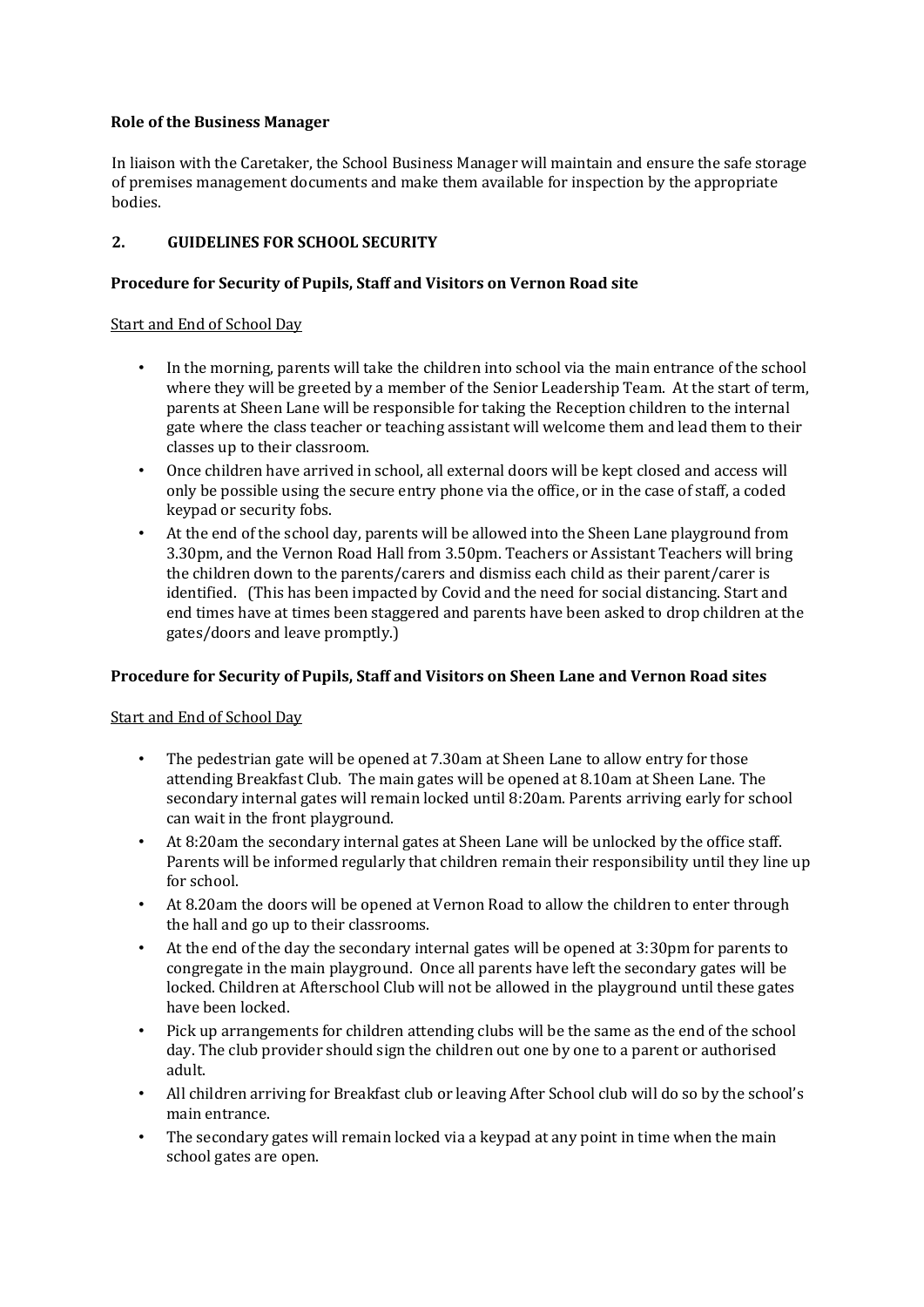# **Procedure for Security of Pupils, Staff and Visitors Relating to Both Sites**

# Children

- Children arriving at school after 8:30am or leaving prior to the end of the school day will need to be signed in/out in the School Office by their parent/carer.
- Pupils will only be handed over to their parent/carer. The parent/carer is responsible for notifying the school in advance of any changes to these arrangements. This should be done by informing the office, emailin[g admin@thomsonhouseschool.org](mailto:admin@thomsonhouseschool.org) or directly with the class teacher. A password between parents and teachers will ensure that those picking up are authorised to do so.
- Staff should only allow children to move around the building unaccompanied once they are confident that the children are secure in their knowledge of the building layout. Children should be in pairs and not on their own. The external fire doors cannot be opened by young children.
- Children will be regularly reminded of school systems and how to keep safe through assemblies, Circle Time and by adherence to good practice.

#### Staff

- In an emergency, staff should contact the School Office or a senior member of staff for assistance.
- Where staff have meetings with parents after school these will always take place on school premises and another member of staff should be aware of the meeting.
- All staff must challenge visitors who are not wearing a visitor's badge.
- Any member of staff who is working on their own in the school, must ensure that they have notified another individual as to their whereabouts and the time they will be leaving. Members of staff who are on their own should not work at heights or undertake any task that many pose a risk to their safety. In addition they should not receive deliveries or visitors.

# Visitors

- All visitors, including contractors, must come to the main office entrance, report to the Office, sign in and out in the visitor's book and wear a visitor's badge at all times.
- All parents who make an appointment to meet with a member of staff or help in school must follow the same procedure as above.
- Parents are to be reminded of our security strategies on a regular basis through the school Bulletin and by staff reinforcing best practice.

# Procedure for Security of Equipment

- All external doors should be kept closed and should be able to be opened internally but not externally.
- All rooms or cupboards that contain equipment or products that may pose a risk to the safety of the children should be kept locked.
- All valuables brought in by and belonging to staff should be locked in a safe place and is their personal responsibility.
- All expensive, portable equipment should be marked as belonging to the School.
- When the school is open for events such as open evenings, school fairs etc.; all rooms apart from those required should be locked and all portable IT equipment should be stored securely.